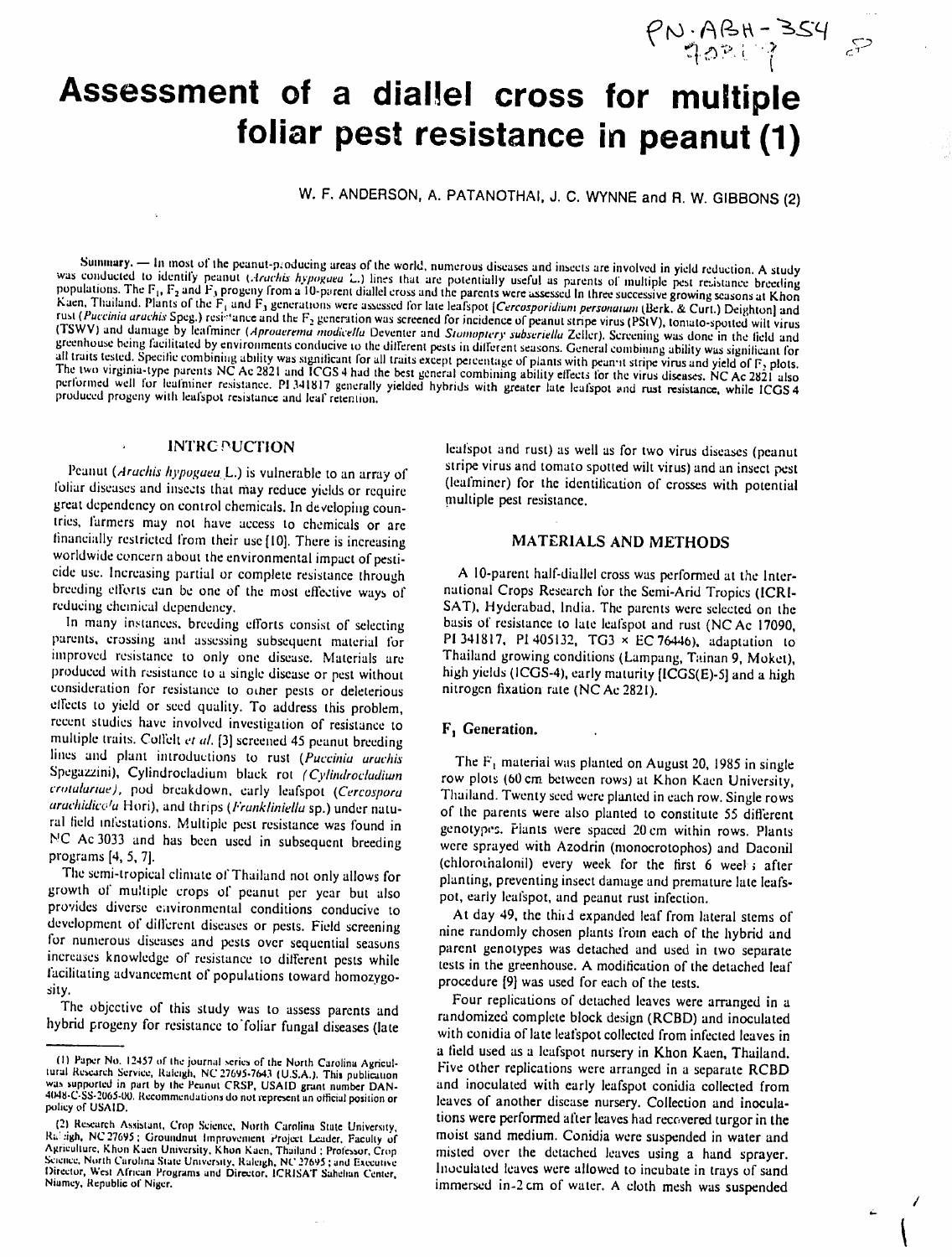approximately 10 cm above incubation travs. Edges of the cloth were submerged in the water reservoir to retain high humidity conducive to leafspot development. Once disease symptoms had developed, lesion number, lesion size, latent period (days to 50 % sporulation), and sporulation rating  $(1 = no$  spores to  $5 =$  very profuse sporulation) were recorded.

Disease progression for  $F<sub>4</sub>$ s and parents was also recorded in the field. At 50 days after planting (DAP), five healthy plants and one stripe virus-intected plant from each genotype were chosen at random, and the third expanded leaf from the main stem of each plant was tagged using brightly colored yarn. Lesions of late leafspot, early leafspot, and rust were counted on each tagged leaf at 5-day intervals starting after 10 days from tagging. Average lesion size and sporulation rating (1-5) were recorded at 20 days from tagging leaves on the main stem. Early leafspot was distinguished from late leafspot lesions by lighter brown appearance and sporulation on the upper leaf surface. Few early leafspot lesions were observed, thus only late leafspot was considered in the results. Days required for defoliation of the tagged leaves were also monitored. The  $F_1$  and parent plants were harvested on December 10, 1985.

An analysis of variance was performed and means were calculated for all traits. Data collected from leaves with virus symptoms were compared with data from healthy leaves by orthogonal contrasts to determine whether stripe virus symptoms had any effect on development of the fungal diseases.

### $F<sub>2</sub>$  Generation.

Seed of the  $F_2$  and parental lines were planted in a randomized complete block design with eight replications on January 10, 1986. Single row plots were spaced 60 cm apart with 25 seed (20 cm spacing) per row. The field was irrigated when necessary to prevent drought and sprayed with Daconil and Metasystoc (oxydemetonmethyl) alternatively to control insects during the firs.  $\beta$  weeks.

Ten weeks after planting, a visual rating  $(1 = no \, damage)$ ;  $9 - 100$  % foliar infestation) was used to estimate leafminer damage. At 12 weeks counts were made of plents showing peanut stripe virus (PStV) and tomato spotted wilt virus (TSWV) symptoms. Peanut stripe was identified by its striped light and dark green appearance on terminal leaves of the plant [12]. Random samples of diseased plants were tested using the enzyme-linked immunosorbent assay (ELI-SA) technique and confirmed the existence of PStV. Tomato spotted wilt virus-infected plants exhibited bud necrosis on lateral stems [16]. PStV and TSWV incidence was then assessed as a percentage based on the total number of plants per plot. On May 10, 1986, a single-seed descent procedure was initiated on all plots to advance to subsequent generations and for further assessment. Plots were then bulkharvested and dried. Fruit yields were recorded and standardized to a per-plant basis.

# F<sub>3</sub> Generation.

One complete population of single seed descent from  $F_1$ -derived lines and parental material harvested from the previous season were planted during the rainy season (July 16, 1986). Seed spacings and pesticide treatments were similar to the previous tests. Plots were randomized with four replications. Visual ratings for leafspot incidence and defoliation were performed on a per-plot basis at 10-day intervals starting 65 days after planting using the ICRISAT disease rating scale (1 = no disease and 9 = complete defoliation).

Means were computed for all traits. Simple correlations between all traits were calculated using entry means. General (GCA) and specific combining ability (SCA) were estimated using the diallel analysis of Griffing [6] for  $F_1$ ,  $F_2$  and  $F_3$ generations using the model:

$$
y_{ijk} = \mu + b_{k} + g_{i} + g_{j} + s_{ij} + \varepsilon_{ijk}
$$

where  $Y_{ijk}$  is the observation of a hybrid from the cross of<br>the i<sup>th</sup> and j<sup>th</sup> parents in the k<sup>th</sup> replication,  $\mu$  is the<br>population mean,  $b_k$  is the effect of the k<sup>th</sup> replicate,  $g_i$  and  $g_i$  are the general combining ability effects,  $s_{ij}$  is the specific combining ability of the j<sup>th</sup> cross and  $\varepsilon_{ijk}$  is the experimental error associated with the  $Y_{ijk}$  observation.

General combining ability effects were obtained and compared to self mean effects.

## **RESULTS**

From the  $F_1$  assessment, symptoms of stripe virus had no effect on development of lesions of late leafspot and rust or on time to defoliation. Mean squares for selfs, GCA, SCA, and selfs versus cross contrast were all highly significant for traits measured in the field. General combining ability was significant for all disease components of both leafspots measured by use of detached leaf techniques. Specific combining ability was significant for only spore production and lesion size of both diseases.

Parents, GCA and SCA were significant for leafminer damage and tomato spotted wilt damage from  $F<sub>2</sub>$  assessments. Only selfs and GCA were significant for peanut stripe virus. GCA was significant for yield; however, there were no significant differences between selfs.

Significant mean squares were also observed for selfs and GCA in the  $F_3$  diallel analysis for all rating dates. SCA was significant for three of the four dates. Unlike the  $F_1$  data, there was no significant orthogonal contrast between selfs and crosses. It should be noted that the percentage of late leafspot lesions observed increased from an average of 35 % at the first rating to 70-75 % at the last rating. The presence of early leafspot in the rainy season of 1986 was a much greater factor than in the  $F_1$  field experiment in the previous year. By day 95 after planting, most susceptible genotypes had ratings of 9, resulting in lower mean squares.

Correlation coefficients between the ICRISAT ratings at the four 10-day intervals were all high and positive  $(r = 0.75 - 0.93)$ . Moderate correlation (0.25-0.64) existed between traits evaluated in greenhouse and field for late leafspot. Leafspot and rust lesion counts from the field in the  $F_1$  generation were correlated (Table I). This was due in large part to the selection of parents that have either combined resistance or susceptibility to leafspot and rust. Though both rust and late leafspot were correlated to defoliation, late leafspot number was more closely related to premature defoliation. Leafspot number and defoliation in  $F_1$  were only moderately correlated with leafspot ratings in the  $F_3$  generation. Correlation coefficients among disease components of early and late leafspot were moderate except for lesion number with other components (Tables II and III).

The utility of calculating GCA effects from different mating designs has been documented [7, 8, 9]. General combining ability and self effects from this study (Tables IV-VIII) indicate that parents may perform better or worse in crosses than the pure line evaluation would indicate. ICGS 4 consistently performed better for late leafspot resistance

 $\angle$  N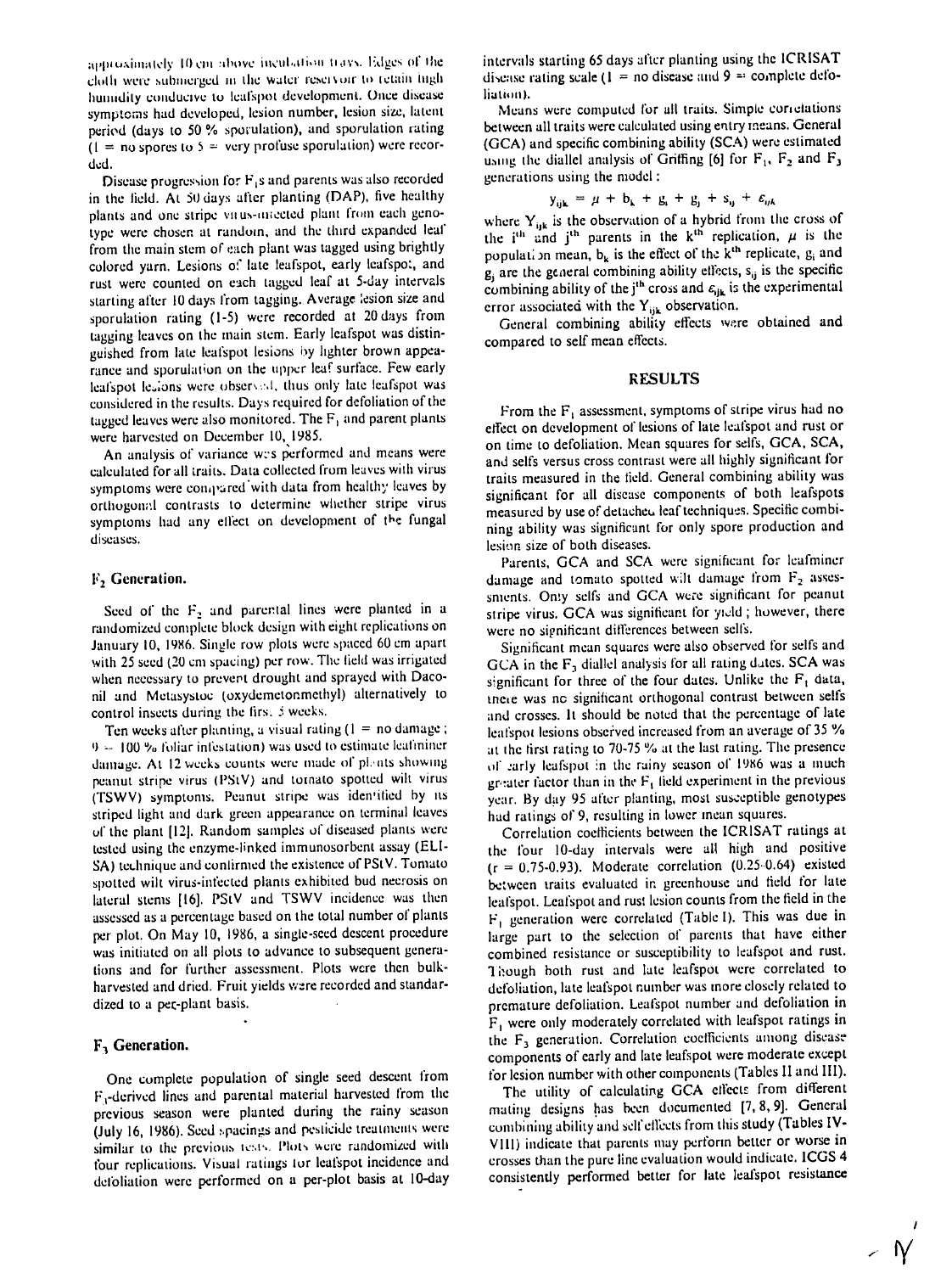| TABLE 1. - Product moment correlation coefficients of multiple traits measured over three generations using cross |
|-------------------------------------------------------------------------------------------------------------------|
| and parental means of peanut grown in Thailand                                                                    |

|                   | $\mathbf{F}_1$ |                  |                 | F <sub>2</sub> |             |           | F <sub>1</sub>             |            |
|-------------------|----------------|------------------|-----------------|----------------|-------------|-----------|----------------------------|------------|
|                   | Rust           | Defo-<br>liation | Leaf-           | PStV           | <b>TSWV</b> | Yield     | <b>ICRISAT<sup>b</sup></b> |            |
|                   |                |                  | miner           |                |             |           | D75                        | <b>D85</b> |
| Late leafspot     | .69            | $-.78$           | NS <sup>*</sup> | <b>NS</b>      | .44         | <b>NS</b> | $^{\prime}$ .48            | .44        |
| Rust              |                | $-.59$           | <b>NS</b>       | <b>NS</b>      | <b>NS</b>   | <b>NS</b> | <b>NS</b>                  | NS.        |
| Defoliation       |                |                  | NS              | <b>NS</b>      | <b>NS</b>   | <b>NS</b> | $-.31$                     | <b>NS</b>  |
| Leafminer<br>PStV |                |                  |                 | <b>NS</b>      | .34         | <b>NS</b> | .41                        | .36        |
| <b>TSWV</b>       |                |                  |                 |                | <b>NS</b>   | $-.35$    | .33                        | .41        |
| Yield             |                |                  |                 |                |             | $-.32$    | .59                        | .60        |
| ICRISAT D75b      |                |                  |                 |                |             |           | $-.27$                     | $-.35$     |
|                   |                |                  |                 |                |             |           |                            | .90        |

the  $p = 0.05$  significance level.

Not significant at the  $p = 0.05$  significance level.<br> **Visual leafspot disease rating using the ICRISAT scale at 75 DAP (D75) and 85 DAP (D85).** 

TABLE **1I. -** Product moment correlation coefficients for disease parameters of **early** leafspot from F, detached leaf evaluation\* performed on peanut crosses and parents in Thailand

|  |          | TABLE IV. - General combining ability and self effects for<br>traits from F, field diallel analysis of peanut performed in |
|--|----------|----------------------------------------------------------------------------------------------------------------------------|
|  | Thailand |                                                                                                                            |

|                            | Lesion<br>number | Lesion<br>size | Sporulation<br>rating | Latent<br>period |
|----------------------------|------------------|----------------|-----------------------|------------------|
| Lesion size                | `156             |                |                       |                  |
| Sporulation rating         | NS               | .68            |                       |                  |
| Latent period <sup>e</sup> | NS               | - .56          | $-.68$                |                  |
| Necrotic area              | .42              | .59            | .65                   | - .53            |

<sup>\*</sup>Calculated using genotypic means (n = 55).<br><sup>h</sup>Nonsignificant at the 0.05 probability level ; all others are sigr.;licant at this level. 'Longer latent periods indicate greater resistance.

TABLE III. - Product moment correlation coefficients for disease parameters of late leafspot from  $F_1$  detached leaf evaluations<sup>\*</sup> on peanut crosses and parents in Thailand

|                            | Detached leaf    |                |                       |  |  |
|----------------------------|------------------|----------------|-----------------------|--|--|
|                            | Lesion<br>number | Lesion<br>size | Sporulation<br>rating |  |  |
| Lesion size                | NS <sup>b</sup>  |                |                       |  |  |
| Sporulation rating         | NS.              | .43            |                       |  |  |
| Latent period <sup>e</sup> | - .37            | - .33          | - .59                 |  |  |

<sup>a</sup>Calculated *using genotypic means In* = 55).

b Nonsignificant at the 0.05 probability level; all others significant at this level.<br>"Longer latent period: indicate greater resistance.

than would have been expected from the self data. At the same time, PI 405132 performed worse than expected. Parental performance and self performance were similar for<br>rust resistance (Table IV) but rankings were slightly different, with NCAc 17090 performing the best when crossed with other parents. PI 341817 unquestionably produced progeny with the best resistance to early leafspot from the greenhouse evaluation (Table V).

|                                              |            | Lesions                    | Days to    |                   |                          |             |
|----------------------------------------------|------------|----------------------------|------------|-------------------|--------------------------|-------------|
| Parent                                       |            | Late leafspot <sup>4</sup> |            | Rust <sup>®</sup> | defoliation <sup>n</sup> |             |
|                                              | <b>GCA</b> | Self                       | <b>GCA</b> | Self <sup>-</sup> | <b>GCA</b>               | Self        |
| Lampang                                      | 15.8       | 34.9                       | 19.2       |                   | $23.9 - 1.3 - 6.0$       |             |
| NC Ac 17090                                  | $-3.6$     | $-18.7 -$                  | 66.7       | $-81.4$           |                          | $0.4 - 1.2$ |
| Tainan 9                                     | 41.8       | 113.6                      | 32.3       |                   | $134.6 - 0.8 - 3.9$      |             |
| Moket                                        | 58.2       | 122.3                      | 68.1       |                   | $139.6 - 1.5 - 5.7$      |             |
| <b>NC 2821</b>                               | $-15.2$    | .13.3                      | 5.2        |                   | $3.3 - 0.4 - 3.5$        |             |
| PI 341817                                    | $-36.6$    | $-60.4$                    |            | $-41.5 - 110.9$   | 1.4                      | 4.8         |
| ICGS <sub>4</sub>                            | $-71.8$    | $-37.7$                    | 32.1       | 3.6               |                          | $1.6 - 0.2$ |
| PI 405132                                    | $-0.6$     | $-153.5 - 18.7$            |            | $-119.7$          | 0.6                      | 9.5         |
| $ICGS(E)-5$                                  | $-45.4$    | 119.3                      | 68.8       | 101.1             | $\qquad \qquad -$        | $0.4 - 1.8$ |
| $(TG3 \times EC76446) - 33.2 - 132.7 - 46.9$ |            |                            |            | 94.4              | 0.5                      | 8.0         |
| $\bar{\mathbf{x}}$                           | 234        | 169                        | -01        | 138               | 26                       | 29          |
| σ                                            | 8.6        | 24. l                      | 10.3       | 28.7              | 0.4                      | 1.0         |

\*Negative values indicate greater resistance.<br><sup>b</sup>Positive values indicate greater resistance.

NC Ac 2821 was the parent with the best GCA effects for reducing leafminer damage, PStV and TSWV incidence Trable VII). ICGS 4 was the best combiner for yield in the F. Table VII). ICGS 4 was the best combiner for yield in the

F<sub>2</sub> generation.<br>From the F<sub>3</sub> ICRISAT leafspot ratings, NC Ac 2821 had the most favorable GCA effects (Table VIII). ICGS 4 was the only other parent with consistently high negative effects, indicating progeny with resistance. The lower rating of these genotypes may have been influenced **by** the greater leaf canopy of the virginia growth habit. The homozygous parents (NC Ac 2821 and ICGS 4) and progeny possessed<br>virginia growth habit and appeared resistant. Often a closer<br>examination is required to detect defoliation and/or large<br>number of leafspot lesions in the canopy interio

 $\leq \alpha'_1$ .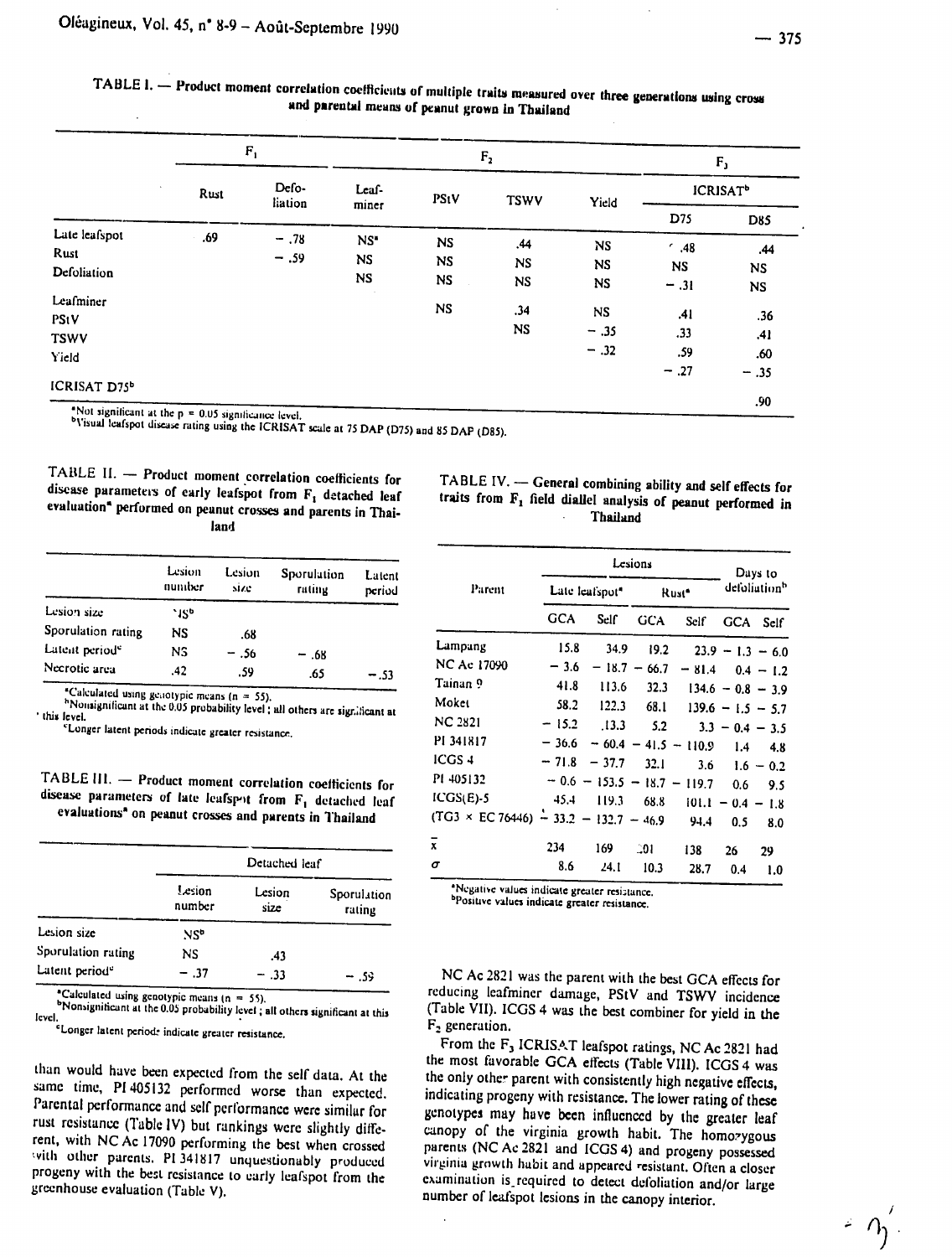| Parent                 | Lesion size<br>(mm <sup>2</sup> ) |         | Sporulation rating<br>$(1-5)$<br>$\sim$ $\sim$ |         | Latent period"<br>(days) |         |
|------------------------|-----------------------------------|---------|------------------------------------------------|---------|--------------------------|---------|
|                        | <b>GCA</b>                        | Self    | <b>GCA</b>                                     | Self    | <b>GCA</b>               | Self    |
| Lampang                | 0.33                              | 1.06    | 0.18                                           | 0.58    | $-0.10$                  | $-0.70$ |
| <b>NC Ac 17090</b>     | $-0.04$                           | $-0.44$ | $-0.12$                                        | $-0.12$ | $-0.01$                  | 0.70    |
| Tainan 9               | 0.16                              | 0.86    | $= 0.02$                                       | 0.58    | $-0.76$                  | $-1.30$ |
| Moket                  | 0.02                              | 0.76    | 0.04                                           | 0.48    | $-1.70$                  | $-0.30$ |
| <b>NC Ac 2821</b>      | 0.07                              | $-0.54$ | 0.22                                           | 0.08    | $-0.45$                  | $-1.10$ |
| P1 341817              | $-0.45$                           | $-1.04$ | $-0.44$                                        | $-0.82$ | 2.02                     | 2.90    |
| <b>ICGS4</b>           | $-0.29$                           | $-0.24$ | 0.29                                           | 0.38    | $-0.01$                  | $-1.50$ |
| PI 405132              | $-0.06$                           | $-1.04$ | $-0.24$                                        | $-1.22$ | 0.19                     | 1.10    |
| $ICGS(E)-5$            | 0.36                              | 1.16    | 0.19                                           | 0.88    | 0.09                     | $-0.90$ |
| $(TG3 \times EC76446)$ | $-0.10$                           | $-0.54$ | $-0.09$                                        | $-0.82$ | 0.72                     | 1.10    |
| $\overline{x}$         | 1.92 <sub>1</sub>                 | 2.14    | 3.43                                           | 3.49    | 25.45                    | 25.50   |
| σ                      | 0.16<br>$\ddot{\phantom{1}}$      | 0.46    | 0.13                                           | 0.36    | 0.51                     | 1.45    |

TABLE V. -- General combining ability effects, self effects, and means of disease parameters of early leafspot from detached leaf evaluation of  $F_1s$  and parents of peanut

\*Positive values indicate greater resistance,

TABLE VI. - General combining ability effects, self effects, and means of disease parameters of late leafspot from detached leaf evaluation of  $F_1s$  and parents of peanut

| Parent                 | (mm <sup>2</sup> )              | Lesion size | Sporulation rating<br>$(1-5)$ |         | Latent period <sup>®</sup><br>(days) |         |
|------------------------|---------------------------------|-------------|-------------------------------|---------|--------------------------------------|---------|
|                        | GCA.                            | Self        | <b>GCA</b>                    | Self    | <b>GCA</b>                           | Self    |
| Lampang                | 0.42                            | 0.60        | $-0.03$                       | $-0.26$ | 0.72                                 | $-1.05$ |
| NC Ac 17090            | 0.07                            | 0.60        | $-0.14$                       | $-0.76$ | $-0.59$                              | 0.20    |
| Tainan 9               | 0.19                            | 1.47        | 0.10                          | 0.11    | $-0.77$                              | $-0.80$ |
| Moket                  | $-0.03$<br>$\ddot{\phantom{0}}$ | 0.22        | $-0.07$                       | 0.49    | 0.16                                 | $-1.30$ |
| <b>NC Ac 2821</b>      | $-0.25$                         | $-0.77$     | 0.13                          | 0.61    | $-0.18$                              | $-0.80$ |
| PI 341817              | $-0.14$                         | $-1.02$     | $-0.35$                       | $-0.51$ | 0.66                                 | 1.95    |
| ICGS4                  | $-0.73$                         | $-1.15$     | $-0.14$                       | 0.11    | 0.44                                 | $-1.30$ |
| PI 405132              | 0.02                            | $-1.27$     | $-0.17$                       | $-0.89$ | 0.51                                 | 3.70    |
| ICGS(E)-5              | 0.17                            | 2.22        | 0.41<br>٠                     | 1.11    | $-0.56$                              | $-2.55$ |
| $(TG3 \times EC76446)$ | 0.27                            | $-0.90$     | 0.26                          | $-0.01$ | $-0.40$                              | 1.95    |
| $\overline{x}$         | 2.30                            | 2.39        | 3.01                          | 2.93    | 20.85                                | 21.90   |
| σ                      | 0.16                            | 0.44        | 0.09                          | 0.26    | 0.32                                 | 0.90    |

"Positive values indicate greater resistance,

#### **DISCUSSION**

It has been reported that early generation testing has limited usefulness for quantitative traits such as yield [2, 8, 13] and leafspot resistance [8]. Information based on hybrid means  $(F_1)$  or subsequent generations is primarily used for the selection of crosses between parents with good general combining ability. If crosses can be tested for multiple traits in early generation, then segregating germplasm will be identified with the greatest potential of producing lines with numerous favorable traits. The growing of  $F_4$ progeny in the field under conducive environmental conditions is imperative to obtain sufficient  $F_2$  material for effective testing, and to retain a large base population of segregating material. During the growth of  $F_1s$  in this study,

irrigation, good soil fertility, and early applications of insecticides and fungicides provided a favorable environment for sufficient production of  $F<sub>2</sub>$  seed for further evaluation. If the single seed descent technique is used through selfing generations, then nonfatal disease, pest or qualitative screening can be performed on the population without concern with reduced genetic variation.

A genotype is considered a good combiner if it produces progeny with superior average performance. In selecting parents based on GCA or SCA effects, the breeder is determining the cross with the best hybrid  $(F_1)$  combination of genes or with the greatest proportion of segregating plants (F<sub>2</sub>) with desirable traits. Thus, in principle, within these crosses there should be a high probability of finding favorable individual plants. This cannot be verified without deter-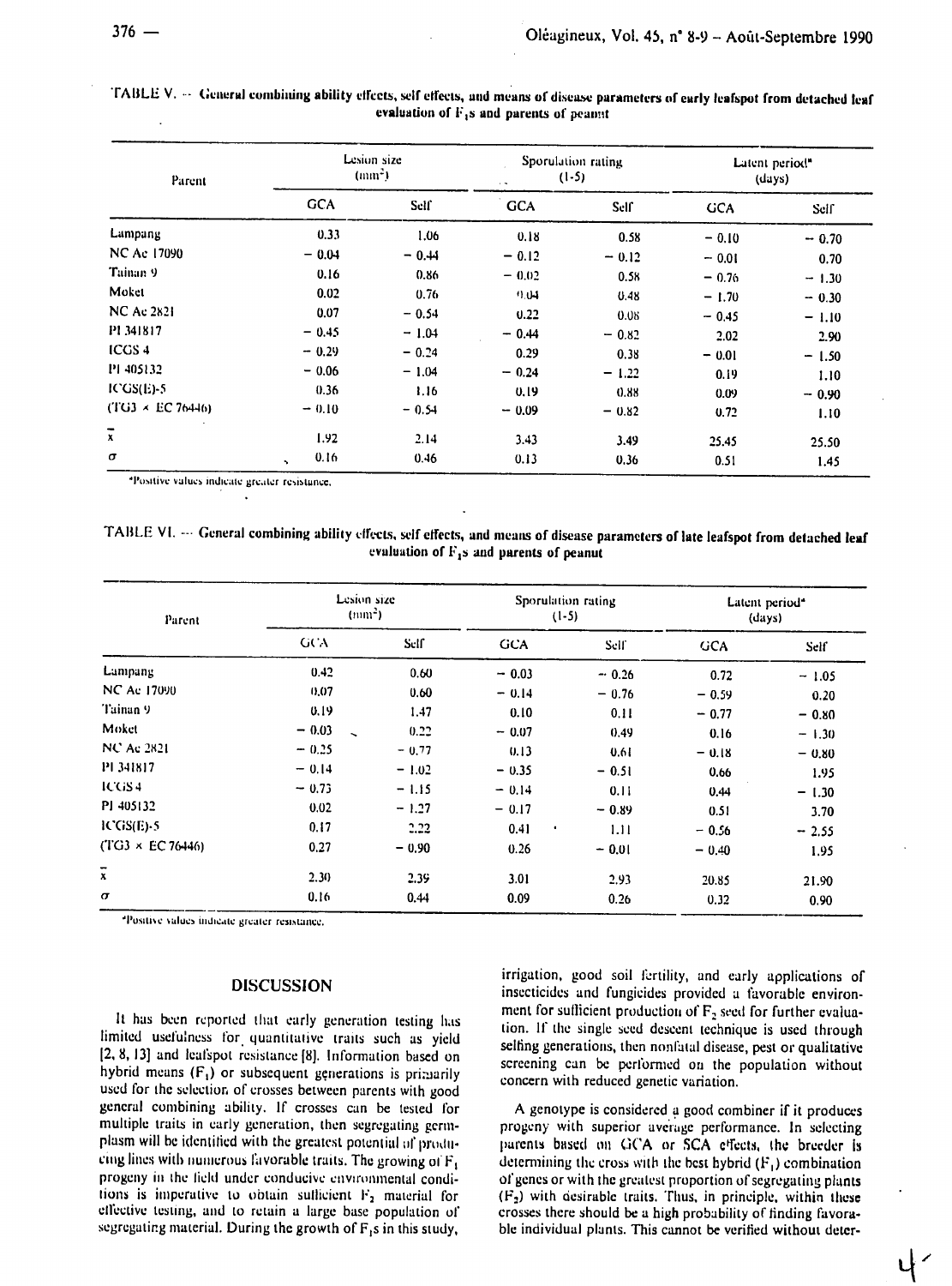|  |  | ٠ |
|--|--|---|
|  |  |   |
|  |  |   |
|  |  |   |
|  |  |   |
|  |  |   |

| Parent                    | Leafminer<br>rating <sup><math>(1-9)</math></sup> |         | Peanut stripe<br>virus <sup>a</sup> $(\% )$ |         | <b>TSMV*</b><br>(%) |         | Yield<br>(g/plant) |        |
|---------------------------|---------------------------------------------------|---------|---------------------------------------------|---------|---------------------|---------|--------------------|--------|
|                           | <b>GCA</b>                                        | Self    | <b>GCA</b>                                  | Self    | <b>GCA</b>          | Self    | <b>GCA</b>         | Self   |
| Lampang                   | 0.55                                              | 0.41    | 1.1                                         | $-0.7$  | $-1.5$              | 0.5     | $-1.0$             | $-2.8$ |
| <b>NC Ac 17090</b>        | $-0.19$                                           | $-0.32$ | 1.5                                         | 1.9     | 1.8                 | $-0.9$  | $-0.4$             |        |
| Tainan 9                  | 0.28                                              | $-0.09$ | $-1.2$                                      | 4.3     | 0.6                 | 2.3     | 1.1                | $-4.2$ |
| Moket                     | 0.34                                              | $-0.23$ | 0.6                                         | 0.8     | $\cdot$ 2.0         | 7.1     |                    | 4.3    |
| <b>NC 2821</b>            | $-0.56$                                           | $-0.21$ | $-4.9$                                      | $-8.6$  | $-4.6$              | $-8.0$  | 1.3                | 4.9    |
| PI 341817                 | $-0.08$                                           | 1.04    | $-2.6$                                      | $-7.0$  | 1.9                 | $-4.0$  | $-0.5$             | 5.6    |
| ICGS <sub>4</sub>         | $-0.03$                                           | 0,41    | $-3.7$                                      | $-18.0$ | $-3.6$              |         | $-1.0$             | $-2.6$ |
| PI 405132                 | $-0.37$                                           | $-1.09$ | 5,4                                         | 16.3    |                     | $-9.4$  | 2,2                | 4.0    |
| $ICGS(E)-5$               | 0.30                                              | 1.04    | 2.4                                         |         | 0.5                 | 4.5     | $-0.3$             | $-3.6$ |
| (TG3 × EC 76446)          | $-0.25$                                           | $-0.96$ |                                             | $-4.3$  | 5.7                 | 17.2    | $-1.3$             | $-1.8$ |
|                           |                                                   |         | 1.5                                         | 15.3    | $-2.7$              | $-10.2$ | $-0.2$             | $-4.0$ |
| $\overline{\overline{x}}$ | 6.80                                              | 6.93    | 27.5                                        | 25.2    | 11.4                | 10.5    | 17.8               | 20.8   |
| σ                         | 0.15                                              | 0.42    | 1.7                                         | 5.0     | 1.3                 | 3.7     | 0.7                | 2.0    |

| TABLE VII. — General combining ability and self effects for traits from $F_2$ diallel analysis of peanut crosses and parents performer<br>in Thailand |
|-------------------------------------------------------------------------------------------------------------------------------------------------------|
|-------------------------------------------------------------------------------------------------------------------------------------------------------|

'Negative values indicate **greater**resistance.

\*Negative values indicate greater resistance.<br>\*,\*\*Correlation coefficient significant at the 0.05 and 0.01 probability levels, respectively.

| TABLE VIII. $-$ General combining ability and self effects for traits from $F_3$ diallel analysis of peanut crosses and parents |                       |  |
|---------------------------------------------------------------------------------------------------------------------------------|-----------------------|--|
|                                                                                                                                 | performed in Thailand |  |

| Parent                    | ICRISAT visual rating scale (1-9)* |         |            |                   |            |         |
|---------------------------|------------------------------------|---------|------------|-------------------|------------|---------|
|                           | Day 65                             |         | Day 75     |                   | Day 85     |         |
|                           | <b>GCA</b>                         | Self    | <b>GCA</b> | Selt <sup>-</sup> | <b>GCA</b> | Self    |
| Lampang                   | 0.21                               | 1.22    | 0.13       | 0.90              | 0.08       | 0.85    |
| NC Ac 17090               | 0.33                               | $-0.02$ | 0.44       | $-0.10$           | 0.39       | 0.35    |
| Tainan 9                  | 0.33                               | 0.72    | 0.26       | 0.15<br>$\bullet$ | 0.33       |         |
| Moket                     | 0.33                               | 1.47    | 0.22       | 1.40              | 0.36       | 0.60    |
| <b>NC 2821</b>            | $-0.98$                            | $-1.52$ | $-1.02$    | $-2.10$           | $-1.01$    | 1.10    |
| PI 341817                 | $-0.01$                            | $-0.02$ | 0.04       | 0.65              | $-0.04$    | $-2.15$ |
| ICGS <sub>4</sub>         | $-0.51$                            | $-1.52$ | $-0.71$    |                   |            | 0.35    |
| PI 405132                 | 0.08                               | $-0.02$ | 0.10       | $-1.85$           | $-0.76$    | $-1.90$ |
| $ICGS(E)-5$               | 0.24                               | 0.72    |            | 0.15              | 0.11       | 0.10    |
| $(TG3 \times EC 76446)$   | $-0.01$                            |         | 0.41       | 0.65              | 0.55       | 1.10    |
|                           |                                    | $-1.02$ | 0.13       | 0.15              | $-0.01$    | $-0.40$ |
| $\overline{\overline{x}}$ | 5.29                               | 5.02    | 6.49       | 6.97              | 7.96       | 7.90    |
| $\sigma$                  | 0.15                               | 0.43    | 0.12       | 0.35              | 0.10       | 0.29    |

:Negative **values** indicate greater resistance.

\*Correlation coefficient significant at the **0.01** probability level.

**mining** and comparing heritabilities of the crosses. Problems in interpretation of results from combining ability studies may arise when the desirable *genes* are recessive in nature and will be masked in the F, generation. Thus, analysis of and will be masked in the  $F_1$  generation. Thus, analysis of the hybrids may only indicate which recessive resistance genes are in common among parents, or uncover parents with resistance genes that are not recessive. In either case, selection and further evaluation of individual families within these crosses is warranted.

It is interesting to note that two of the best parents for **reduced peanut stripe virus and tomato spotted wilt virus** (NC Ac 2821 and ICGS 4) were the two parents with virgi-(NC Ac 2821 and ICGS 4) were the two parents with virginia growth habit. Aquino [I] tested eight genotypes repre-

senting valencia, virginia, and spanish botanical groups for symptom development and peanut stripe virus accumulation. He discovered that virginia peanut expressed less severe symptoms and had lowzr virus titer than either valencia or spanish peanut. This would indicate that there may be some genetic or physiological connection between growth habit and severity of the diseases.

No clear conclusions can be made on the best yielding parents in this study due to possible confounding effects of virus and leafminer incidence on yield (Table **1).** Also, the diallel analysis indicates that replication mean squares were 40-fold greater than self or **GCA** mean squares, indicating great environmental variation. Due to lack of **early** genera